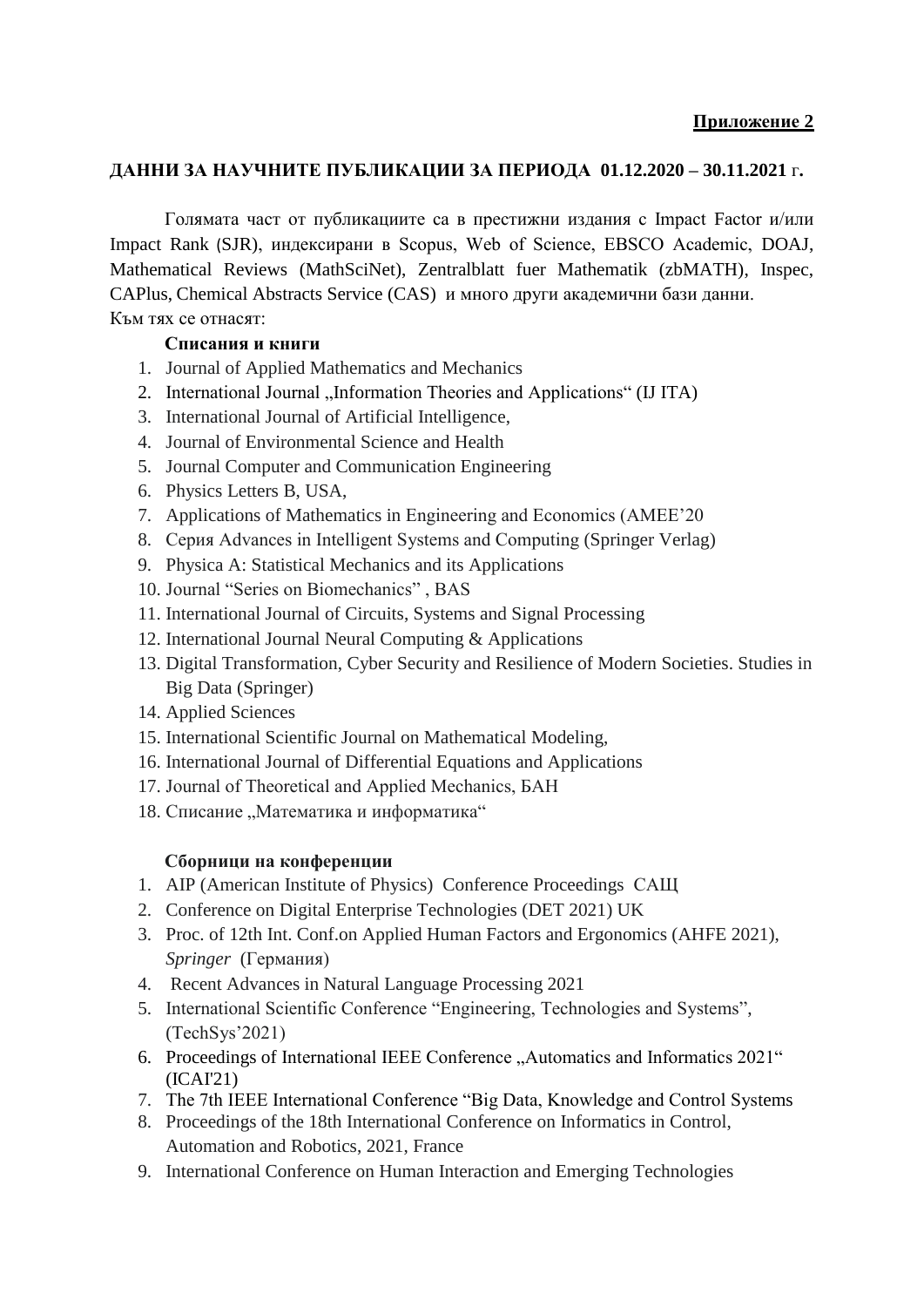- 10. 5th International Conference on Computer, Software and Modeling, (Annual meeting of JSW, July 21)
- 11. International Scientific Conference Electronics ET2021
- 12. Сборник доклади от 13-та Национална конференция "Образованието и изследванията в информационното общество, 2020
- 13. Conference "Research and Education in Mathematics, Informatics and Their Applications" (REMIA'2021), 22–24 October, 2021, Plovdiv
- 14. PROCEEDINGS OF UNIVERSITY OF RUSE
- 15. Computational Science ICCS 2021
- 16. Proc. of BioInfoMed'2020 First International symposium on bioinformatics and biomedicine, 2020, Burgas
- 17. Сборник доклади на 50-та Пролетн конференция на СМБ, Бургас , 2021
- 18. Сборник доклади от 13-та Национална конференция Образованието и изследванията в информационното общество
- 19. Юбилейна международна научна конференция "Компютърни технологии и приложения", 15-17 септември 2021
- 20. Юбилейна международна научна конференция "Компютърни технологии и приложения", 2021 г., Пампорово, България

#### **Някои издателства**

- 1. Elsevier, Springer
- 2. EBSCO Publishing
- 3. Web of Knowledge
- 4. MDPI
- 5. Световни Digital Library и др.

### **Съвместни колективи от различни институции в публикациите за 2021 г.**

- 1. Poznan University of Technology, Технически университет Варна, Dentaprime Dental Clinic-Варна.
- 2. Институт по математика и информатика (ИМИ)- БАН, Институт по информационни и комуникационни технологии (ИИКТ) – БАН, Факултет по математика и информатика (ФМИ) – СУ "Св. Климент Охридски". Институт по роботика, БАН, Институт по механика, БАН,
- 3. Université de Toulon, La Garde, France, Институт по информационни и комуникационни технологии – БАН
- 4. Институт по механика, БАН, Факултет по приложна математика и информатика (ФПМИ), ТУ – София
- 5. Университет по химични технологии и металургия (УХТМ) , Институт по електроника – БАН
- 6. Институт по информационни и комуникационни технологии БАН, Тверски държавен университет - Русия
- 7. Химически Факултет СУ "Св. Климент Охридски", Gdańsk University of Technology (GUT), Poland